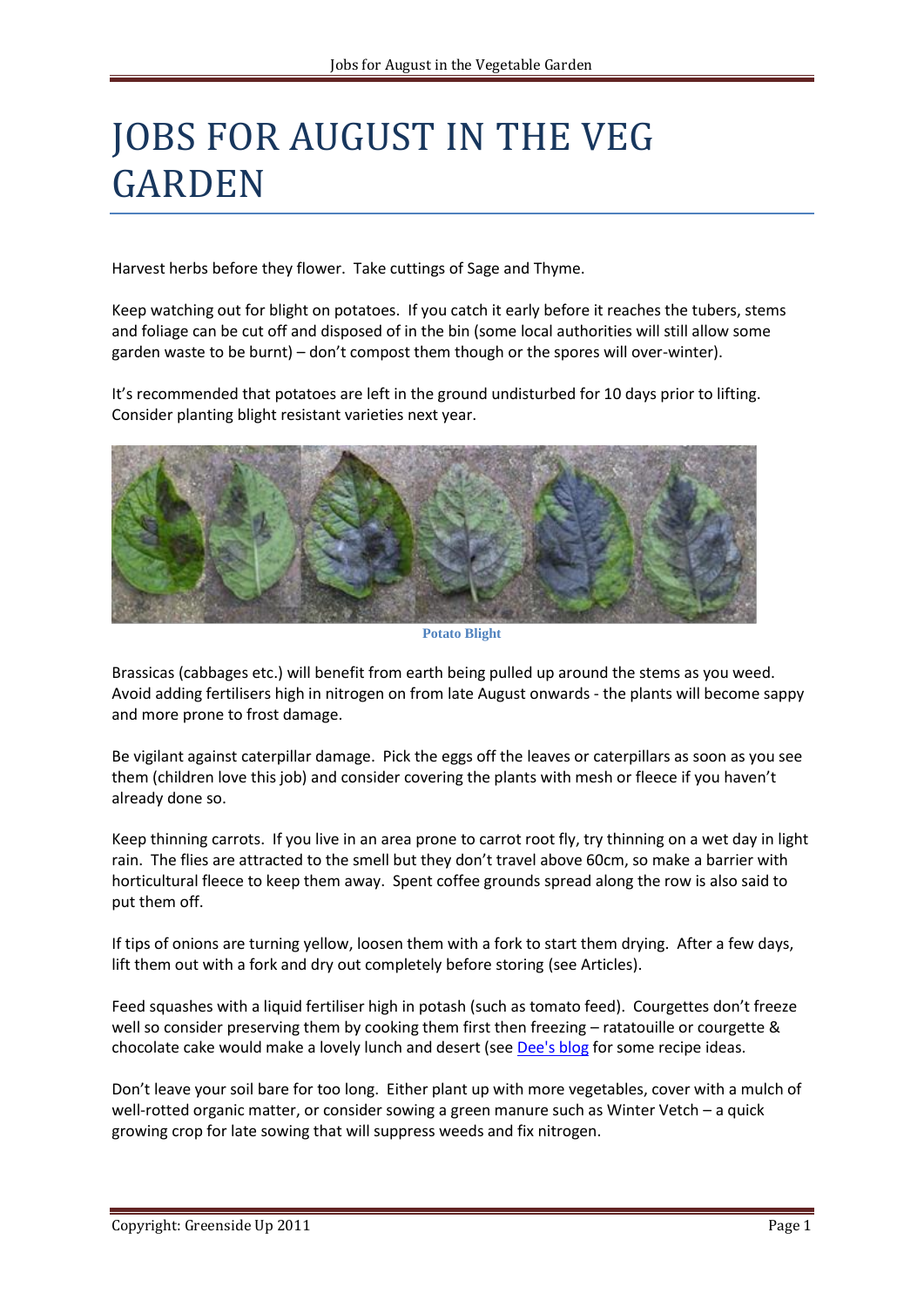Prune all raspberry canes that fruited this summer as low as you can. The stems that are left will bear next summer's fruit. Remove suckers and dead or diseased canes.

Tip: suckers can be cut from the parent plant with a spade, lifted and re-planted.

Finally - weed, weed, and weed! They always seem to grow faster than our edible crops and will compete for nutrients.

## **Plant Now:**

Strawberry plants (available from garden centres now) or propagate runners by planting them in a pot of compost or soil and cutting them from the parent plants when they have rooted.

## **Suggested Vegetables to Sow Now:**

Kale **Beetroot** Coriander **Lettuce** Rocket Swiss chard Perpetual Spinach Spinach Spinach Spinach Radish Carrots Swede Red Cabbage Broad Beans Spring Cabbage